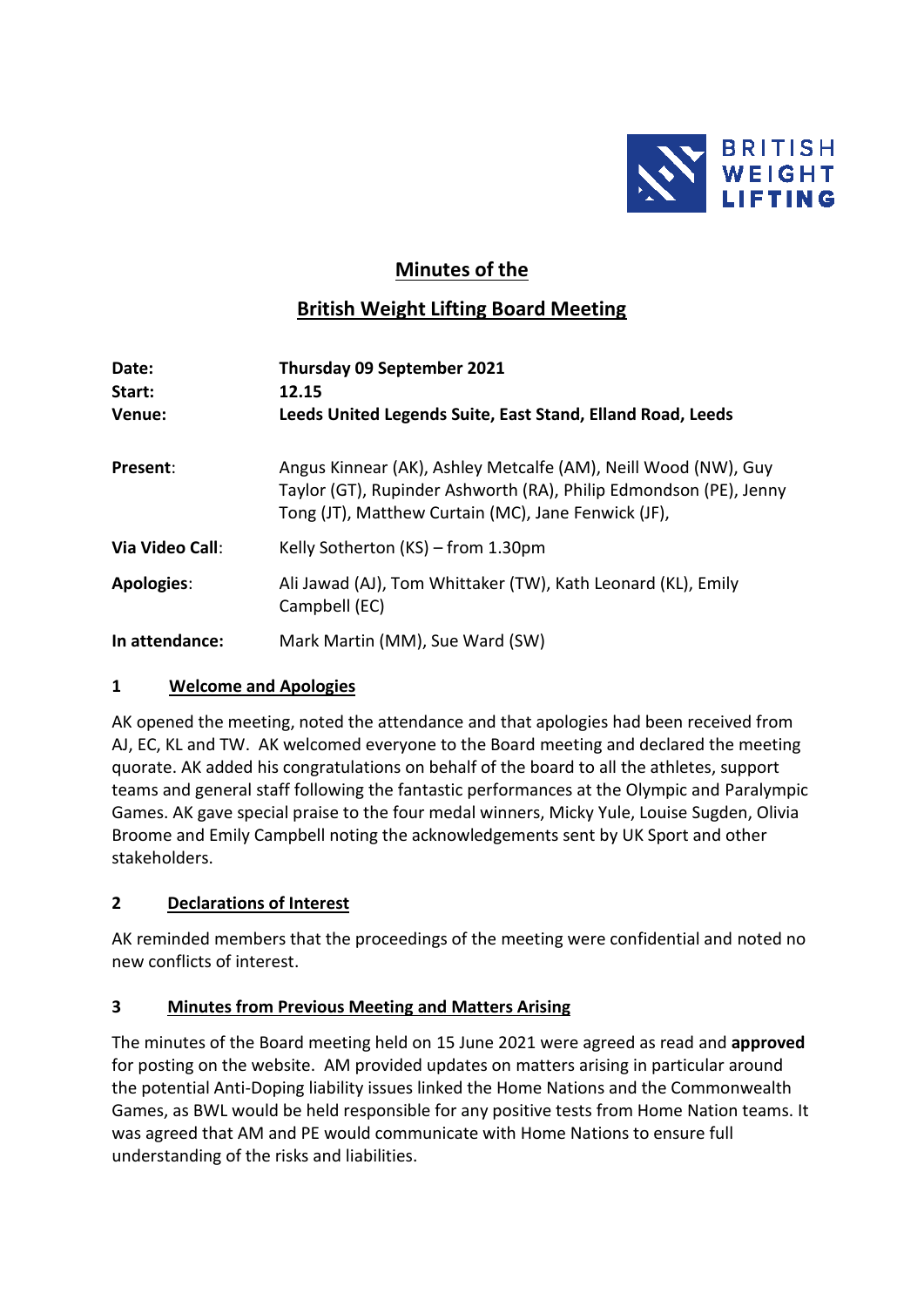### **4 Decisions Taken outside the Board Meeting**

It was noted that AM and MC had attended the IWF Constitutional Congress in Doha and had in line with Board demands voted to approve a new IWF Constitution which was considerably stronger than the previous governing document that the IOC had requested changing. AM commented it may not be as strong ethically as BWL may have liked but it was a step forward that would hopefully appease the IOC and ensure Olympic Lifting would remain an integral part of the IOC programme.

### **5 Minutes and Recommendations from the Sub-Committees**

BWL Strategy 2021-25 Update – RA presented the latest copy of the new strategy document and invited further final challenge. RA explained that the final draft had been well received by BWL's key stakeholders. The key aim would be for the NGB to position itself to a much broader and more diverse audience and range of partners, with a key role and voice promoting strength training and the real benefits of being strong, whilst ensuring we do not lose any focus on our key sports of Olympic weightlifting and para-powerlifting and our members and clubs remain key stakeholders at the heart of everything we do. There were no major challenges or questions that required any further amends and **the strategy document was approved**.

AM **agreed to update the current Operational Plan**, which would be represented to the Board for discussion and approval at the next meeting. **AM also agreed to ensure the launch** of the new strategy would highlight in any communications the reasons why it has evolved and benefits to BWL's community of members and clubs.

Performance Committee TOR - KS stated that post the Tokyo period it was now opportune to focus on the next cycle and consequently would be contacting all members shortly to agree next meeting. Further updates would be shared at the next Board Meeting. It was confirmed that JT had agreed to join the Performance Committee as Vice-Chair.

### England Committee

MC explained that the committee had held its first face to face meeting, added their congratulations to all the athletes and support teams in Tokyo, support of the new strategy and outlined much of the meeting had been taken up discussing key international issues.

The key action **agreed was to prioritise roles and responsibilities** of its members at the next meeting.

# Audit Committee

NW confirmed that the Committee had recently met and approved in principle the annual accounts and the new risk register policy and updates. NW added that there was still ongoing communication with the auditors regarding the BWL donation to the newly formed foundation due to the challenges of opening an independent bank account. The auditors had proposed a workable solution that would not impact the AGM or release of the annual accounts in the appropriate timeframes.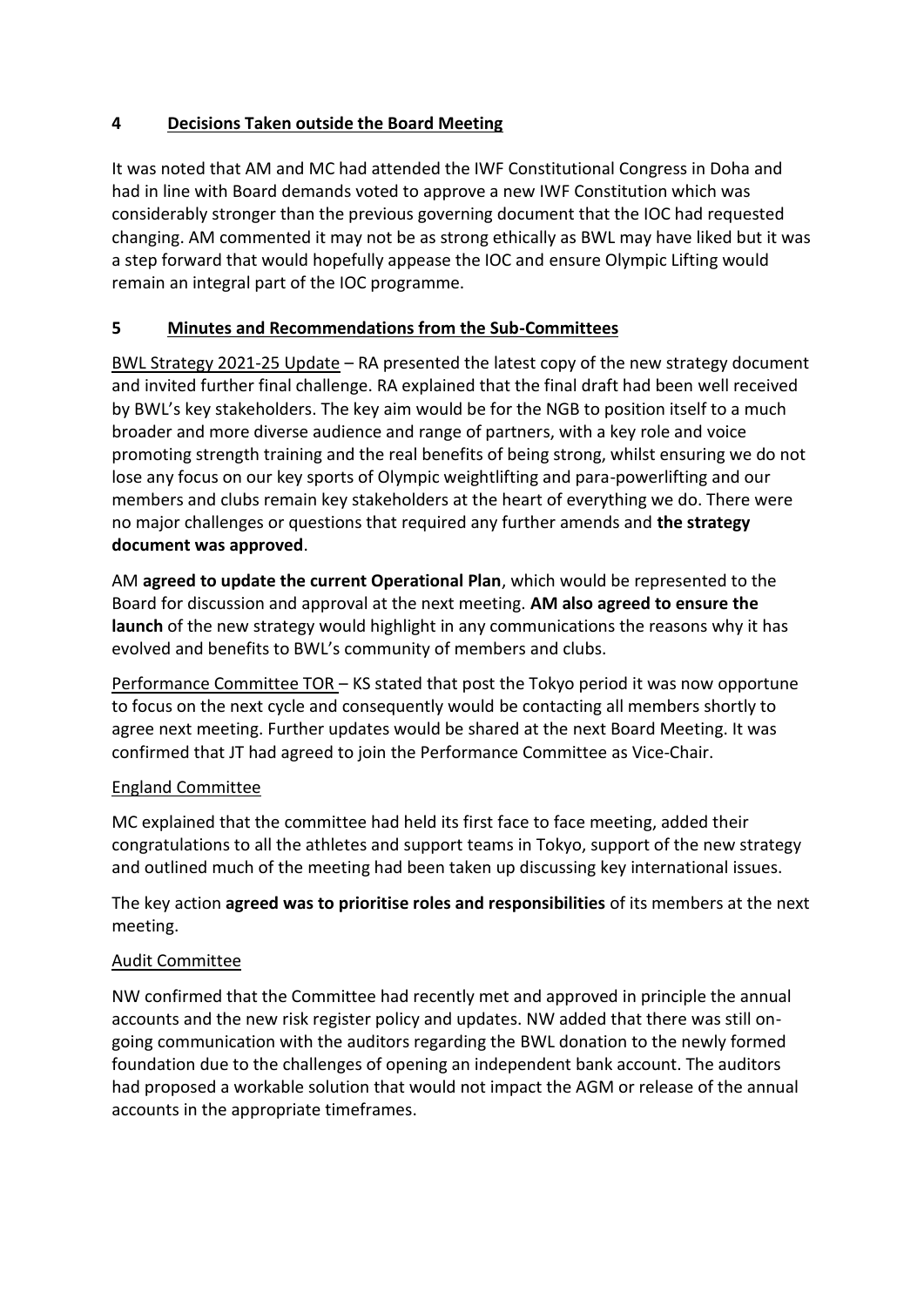### International Relations Committee

GT reported that there had been no physical meetings although there had been much discussion on the build up to the IWF Constitutional congress and the forthcoming elections. Following IWF Elections, there would be a further update at the next meeting.

### Commercial & Development Committee

AM provided an update on the new concept competition, explaining that the first pilot day had recently taken place in Sheffield. He added that the feedback from those involved had been most positive but there was still work to be completed on simplifying the scoring system to ensure easy understanding of the results.

JT, who had taken part in the pilot, pointed out that the concept would need to offer distinct competitive and recreational groups (elite v open amateur) and look at the impact of age on the scoring system.

AM confirmed a further pilot day was scheduled for 29 September and AK recommended that Board Members would be most welcome to attend if possible.

AM **agreed to forward further information and updates**, including the initial video coverage to all Board Members.

# **7. Finance Matters**

Year End 2020/21 - MM advised that as previously BW had received a clean audit with no significant risks identified. The year-end figures and annual report passed earlier to the Audit Committee. The year-end figures showed a profit of £89,500 after a £56,000 donation to the charity. He explained this was mainly due to the success of the online educational opportunities that had proved popular during lock down periods. There were no further questions and **the Board approved both the accounts and annual report**. AK thanked the Audit Committee and the executive team for ensuring another successful year.

Management Accounts for July 2021 - MM gave an overview of the July management accounts noting another modest profit, which further supported a positive first 4 months of the financial year. He also provided an overview of the current and forecast reserves along with the financial risks and opportunities faced for the rest of the year. MM outlined that the balance sheet remained healthy and that despite the on-going covid related challenges the organisation was in a strong position to face any future uncertainty. AM added the biggest risk as always was the reliance on increased course sales in the second half of the year.

### **8 Operational Reports**

# Para-Powerlifting Performance Update

AM added his congratulations to all our athletes, coaches and support teams who had contributed to a hugely successful Olympic and Paralympic games. To deliver 4 medals was a phenomenal effort and above UK sport expectations, which had been 1-2 medals.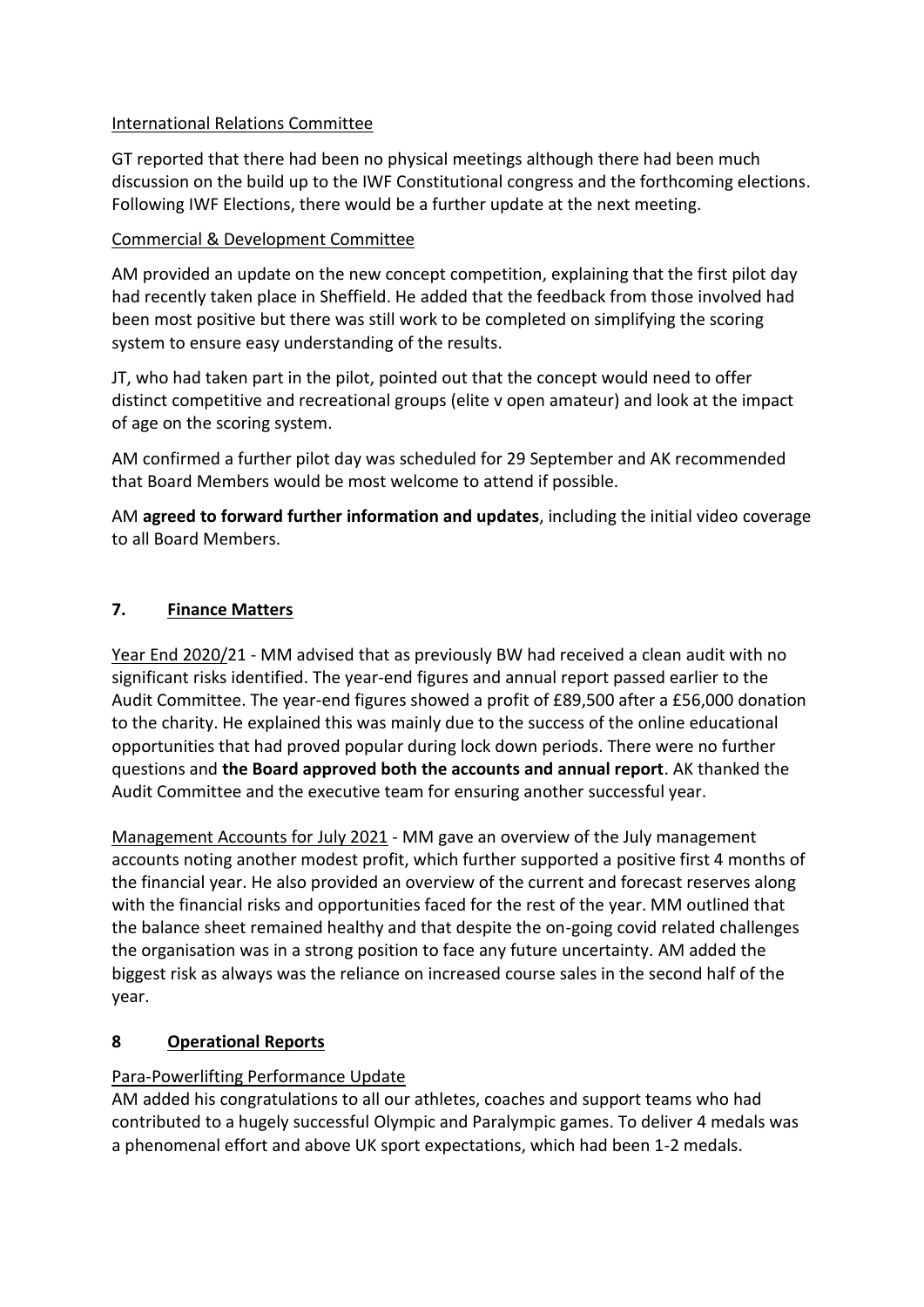In TW's absence (on leave after his recent return from Tokyo), AM covered the new Para-Powerlifting objectives as their WCP started to focus on the Pairs cycle, including the preparations for the WPPO World Championships in Batumi, Georgia, which was currently a red list country. As it was a mandatory qualification event for Paris, it was essential all athletes with Paralympic ambitions attend despite the challenges both physical and financial associated with potential quarantine on return.

AM also added that Georgia would host a WPPO Sports seminar to discuss and approve any new rule changes for the next cycle. TW had raised a number of concerns around these and AM confirmed BWL would be preparing to challenge those that had a negative impact from a safety and performance perspective.

#### Olympic Lifting:

AM recapped on the performances in Tokyo and highlighted that initial reviews had already commenced as the enforced bubble and pressures of the Games after such challenging preparations had identified that despite BWL's in-house excellent technical knowledge, there was a lack of expertise around mental health and well-being support, which may need addressing in the future. A number of questions were raised including who should be responsible for providing this support and AM agreed to discuss further with the BOA and report back to the next meeting.

AM added his congratulations to those individuals selected for the EWF Juniors and U23's in Finland and the IWF Youth event in Jeddah.

#### Birmingham 22

AM reported that the England squads were on track for next summer's CWG and selection policies had now been complete and were ready to share with performance committee ahead of public distribution.

AM concluded the performance report by confirming the talent pathway was on track with 30 weightlifters and 12 Para-Powerlifters achieving CWG training minimum standards.

### Operational Update

AM provided an update on operational delivery for this year noting the current plan was being managed closely and priorities reviewed as necessary. AM then covered further operational updates including developments and progress relating to Workforce, Competitions, Communications and Governance matters.

AM covered the changes to the operational team and explained that Emily Muskett and Kristian McPhee had joined the organisation to support the UK Sport Progression programme, that Chris Williams had joined as Head of Events and Greg Cropper as Head of Strategic Engagement, with a focus on membership and establishing new partnerships within sport and also in the health and well-being sectors. Robyn Morgan has also come on board to support workforce and general administration.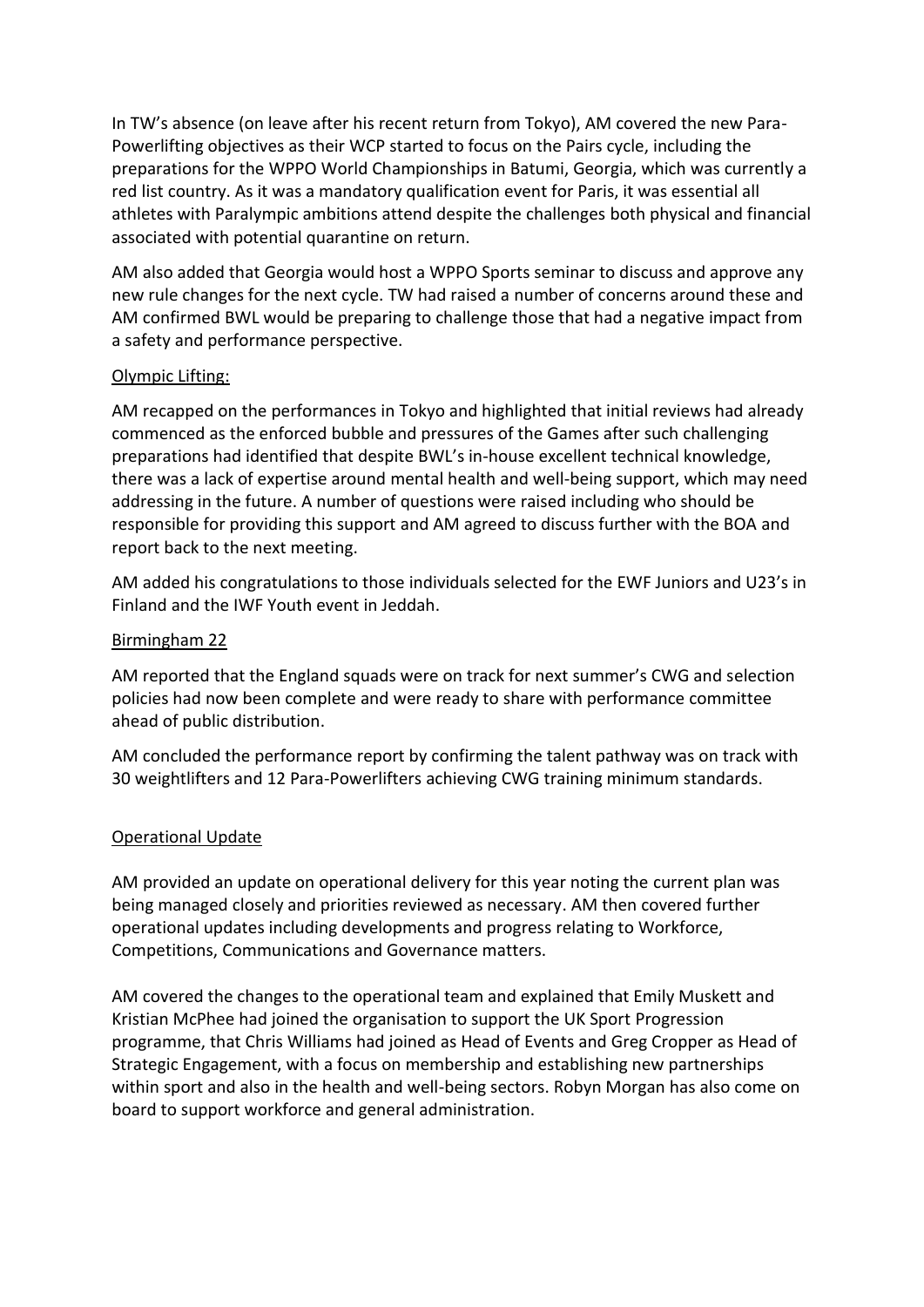AM added that from a Governance perspective, BWL remained compliant in terms of the Code for Sports Governance, Safeguarding and Anti-Doping, with the organisation focussing on a new clean sport strategy.

# **9 Board Matters**

BWL 2021 AGM – It **was agreed that the AGM** would take place on Thursday 21 October at Elland Road, Leeds as a hybrid model offering both physical and virtual opportunities to attend and to encourage greater engagement.

IWF Constitutional Congress and IWF Elections - MC initially reported on the IWF Constitutional congress, which had agreed on a new governing document and then left the meeting to avoid any conflicts of interest as the discussion moved towards the December elections, which MC had previously been nominated as a candidate.

GT provided a brief overview of the current position expressing concerns that much of the International Relations expertise rested with MC and the CEO. AK explained that he felt the previous process to appoint the three candidates for the elections was still appropriate and after discussion **it was agreed to continue with the nominations** of MC, Keith Morgan and Heather Allison.

There was a further discussion about nominating any further candidates and **it was agreed not to do so** considering the short timeframes and the extensive process previously followed.

Risk Register – the updates to the **risk register policy document were noted and approved.**  AM explained the changes to the current risk register which were all positive except the increased risk relating to the IWF and the future of weightlifting in the Olympics. It was noted **and agreed to be monitored** with AM agreeing to update the board if there were any further developments

Complaints Log – It was noted that there were no new complaints. JT asked about feedback from Championships, and this was discussed and **it was agreed to log all issues** at whatever level even if they do not escalate into formal issues.

BWL Foundation – AM confirmed that the charity had been launched and an external consultant was investigating sources of funding available. He added there was still a delay in opening the Foundation's independent bank account which remained work in progress but positively the Foundation had already received two donations for which it was most grateful. NW recommended the Foundation link to Amazon Smile and it was **agreed to explore the options.**

CEO Report – The August operational scorecard had been circulated in advance and it was noted overall all areas were progressing on track. No comments were raised.

Forward Agenda – The agenda was noted.

UK Sport / Sport England Future Funding - AM advised that further support for the athletes in preparations for Paris was being explored with UK Sport and new submissions on top of the current Progression Funding would be required during October. AM also advised that the Sport England submission for future funding was also underway and needed completing by the 30 September with results announced by the end of October.